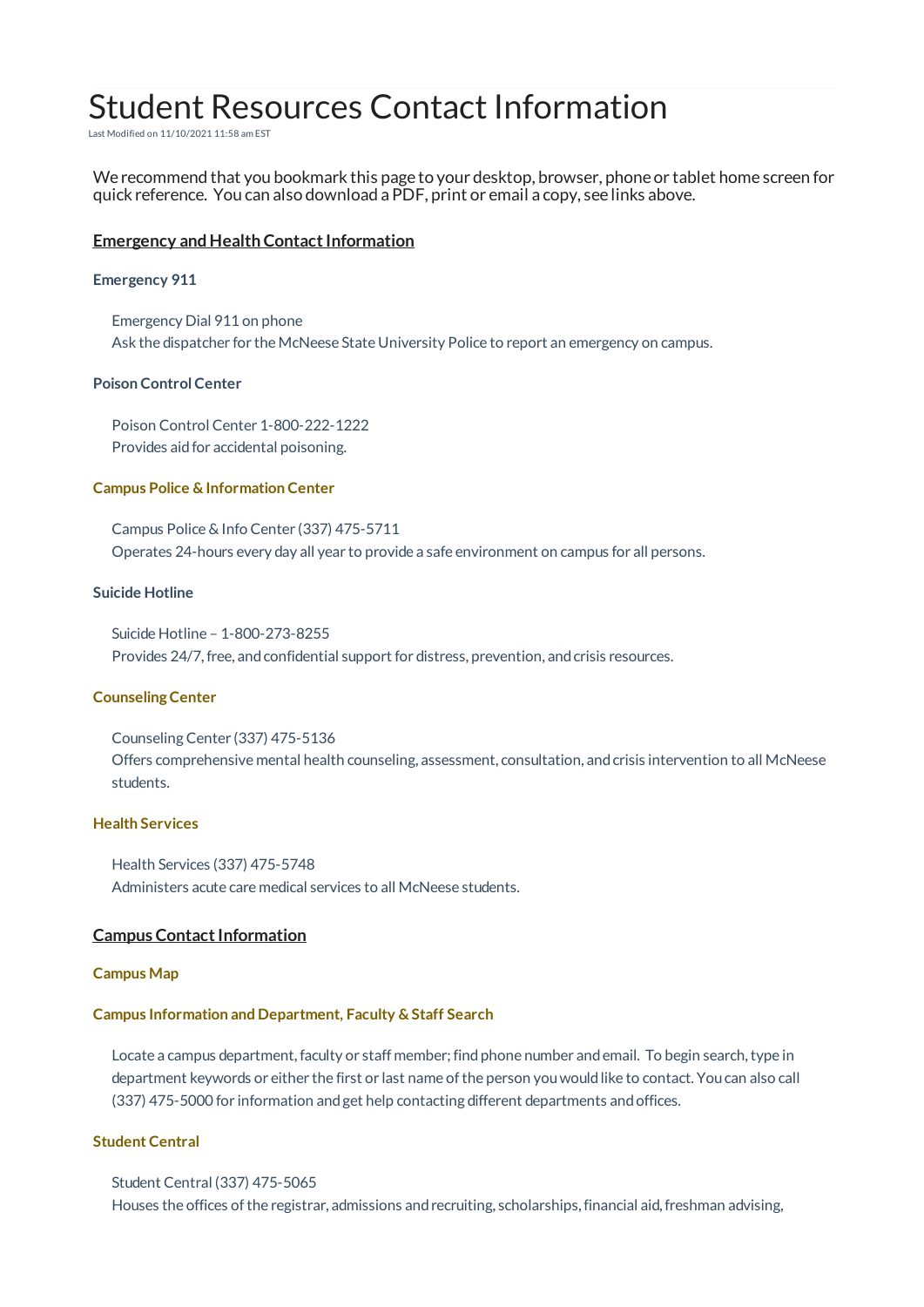community services (high school enrollment program), andenrollment management.

#### **University Bookstore**

University Bookstore (337) 475- 5494 Assists students with purchases of textbooks, McNeese logo clothing and class supplies.

#### **Disability Services**

Disability Services (337) 475-5916 Advises students with disabilities.

Accessibility Recommendations (Resources for Students)

# **On Campus and Online Tutoring Services**

Free Online Tutoring by the State Library of Louisiana

Online Tutoring TheWrite to ExcellenceCenter (WTEC) andLiterature Lab, 337.562-4205, writetoexcellence@mcneese.edu. To schedule an appointment: mcneese.mywconline.com.

Use this campus map for additional on-campus tutoring services.

Foreign Languages Lab - locatedin Kaufman Hall Room 308.

Mathlab Tutoring Center - located in Kirkman Hall Room 201, aclc.mcneese.edu/ttcenters.

On-Campus Tutoring Center - located in Kirkman Hall Room 129, aclc.mcneese.edu/ttcenters.

# **Library**

# **Financial Aid**

Financial Aid(337) 475-5065 Handles all financial aidmatters andis locatedin Student Central.

# **International Programs**

International Programs (337) 475-5147 Advises international students.

# **Scholarships**

Scholarships (337) 475-5065 Answers questions and provides information regarding scholarships and TOPS and is located in Student Central.

# **Student Affairs**

Student Affairs (337) 475-5503 Helps students work through issues or concerns.

# **Office of Student Services**

Student Services (337) 475-5609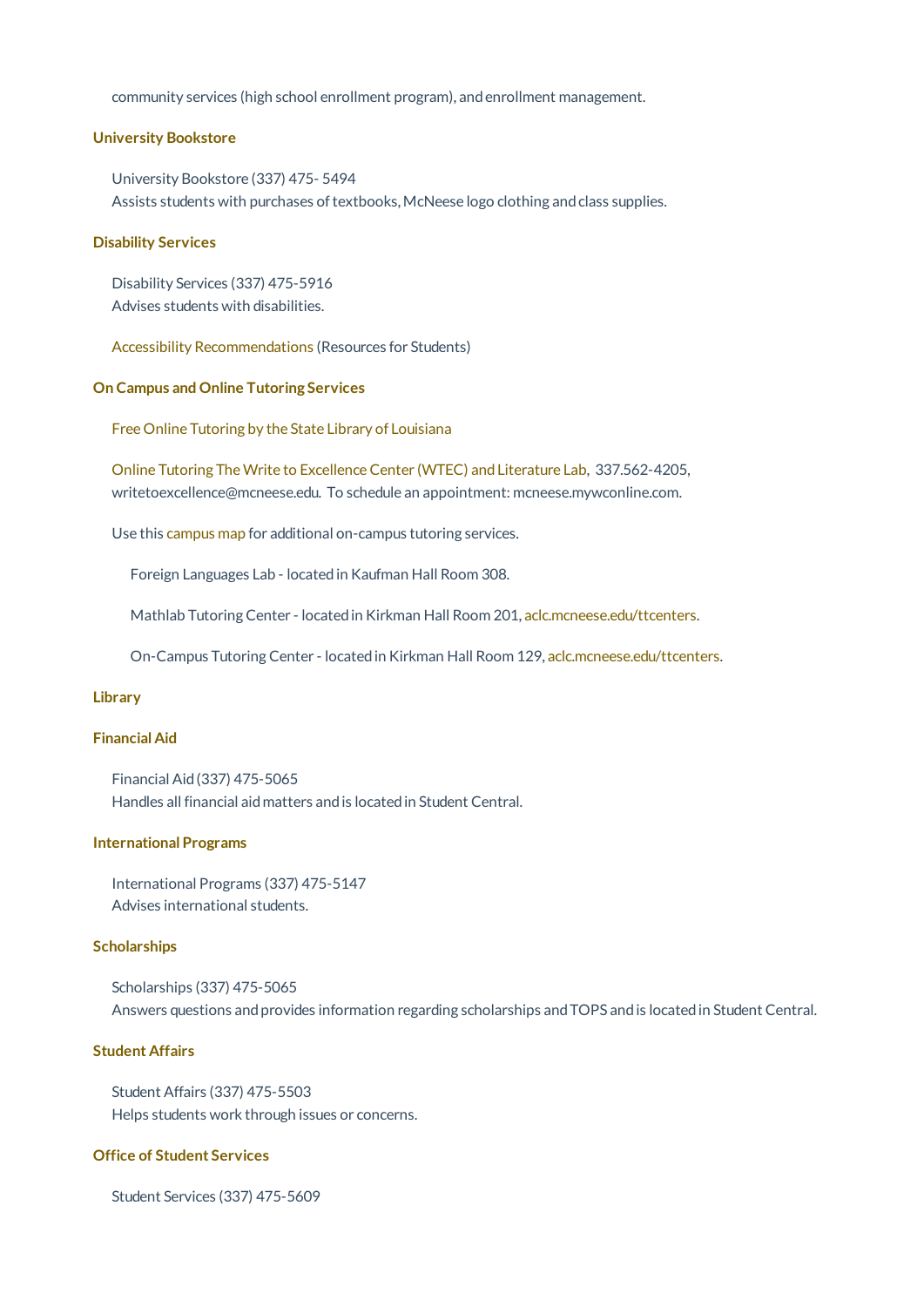Provides general assistance to students along with direction for resources andsupport services options.

#### **LaVetCorps and Veterans Services**

LaVetCorps (337) 475-5503 Veteran's office to assist veterans andstudents using GI benefits.

#### **Louisiana National Guard**

Louisiana National Guard 1-800-GO-GUARD Offers scholarships to McNeese students.

#### **Career & Student Development**

Career& Student Development (337) 475-5613 Assists students in choosing majors with career alignment.

#### **Office of eLearning**

For Moodle, Respondus, BigBlueButton,Web Conference (Skype for Business), E-Books, application downloads for online resources: Contact Office of Online Learning by phone (M-TH 7:30 am – 5:00 pm andFriday 7:30 am – 11:30 am ). Dr.Wendi Prater, Director, 337-475-5126 Office, wprater@mcneese.edu

#### **University Computer Services**

For internet connection orWiFi, email, office phone, Office 365, any McNeese login, or online course computer requirements, equipment requirements for online courses: Contact Office of Information Technology by phone (M-TH 7:30 am – 5:00 pm andFriday 7:30 am – 11:30 am) 337-475-5995. Email recommended: helpdesk@mcneese.edu

# **Student Life Contact Information**

#### **Engage**

Listing of campus events, organizations andnews.

#### **Fraternity and Sorority Life**

```
(337) 475-5618
```
Provides information on how to become involvedwith fraternities andsororities.

# **Student Government**

Student Government (337) 475-5605 Voice ofthe student body andis a liaison between students,faculty, staff, andadministration ofthe university.

## **Student Life**

Student Life (337) 475-5644 Produces programs and activities according to the mission and goal of each area.

## **Student Organizations**

Student Organizations (337) 475-4212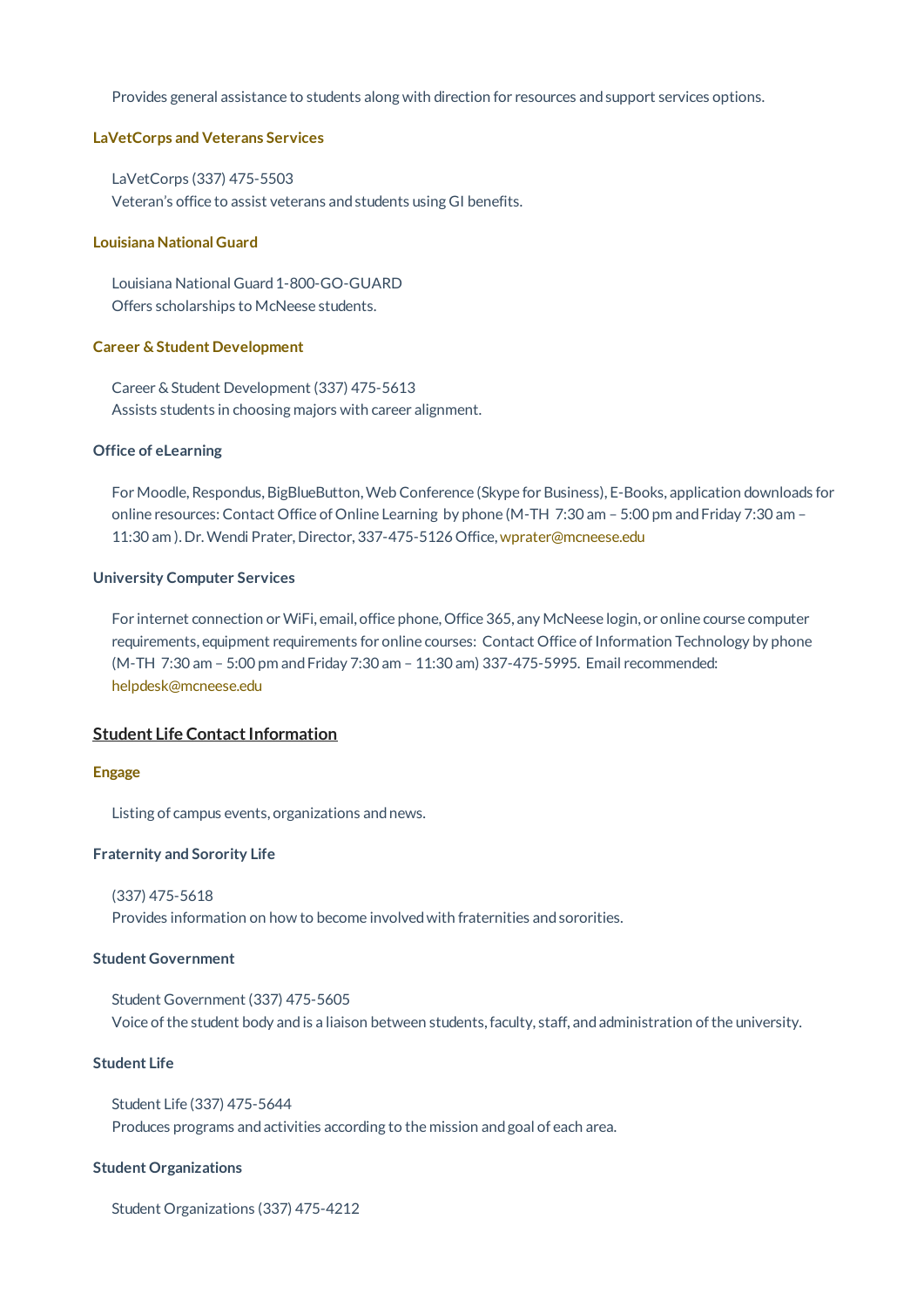Provides information regarding student organizations andhow to join or start a club.

## **Student Union**

Holbrook Student Union (337) 562-4212 Consists of the "New Ranch" and the "Old Ranch".

# **Student Activities**

(337) 475-5295 Produces program and activities, and provides information about getting involved on campus.

# **Athletics**

#### **McNeese Colleges and Departments**

# **College of Agriculture**

**Chip Lemieux, Dean, 337-475-5691, Gayle 107, flemieux@mcneese.edu**

Harold and Pearl Dripps School of Agricultural Sciences

# **College of Business**

**Wade Rousse, Dean, 337-475-5514, BBC 130, wrousse1@mcneese.edu**

Department of Accounting, Finance and Economics

Department of Management, Marketing and Business Administration

## **Burton College of Education**

**Angelique Ogea, Dean, 337-475-5433, Farrar 103, aogea@mcneese.edu**

Department of Education Professions

H.C. Drew School of Health and Human Performance

# **College of Liberal Arts**

**Michael Buckles, Dean, 337-475-5192, Kaufman 103, mbuckles@mcneese.edu**

Department of English and Foreign Languages

Department of General and Basic Studies

Department of History

Department of Mass Communication

Department of Social Sciences

Department of Visual Arts